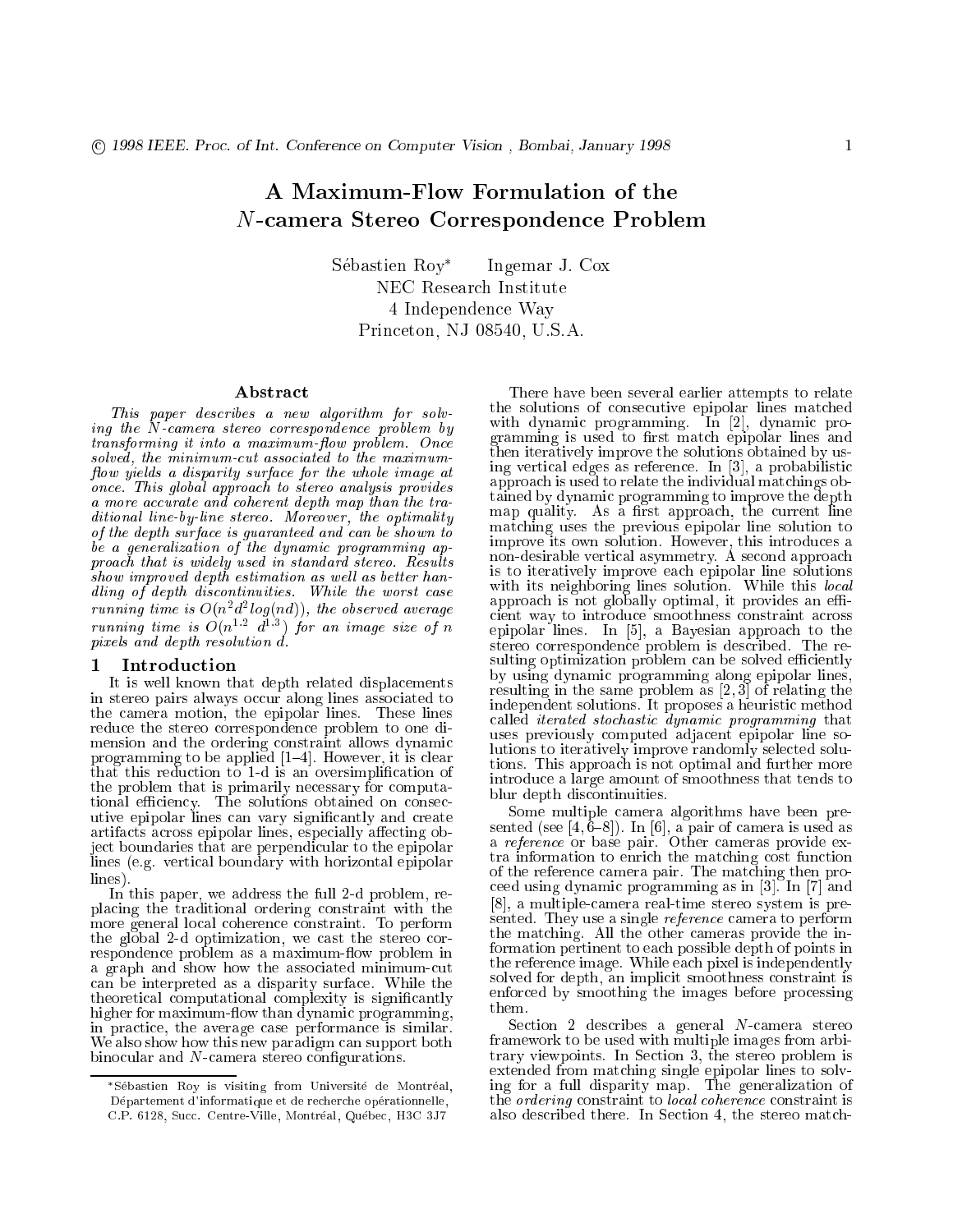

Figure 1: Multiple-camera stereo setup. For any disparity a of point  $\mathbf{p}_0$ , you can back-project  $(x_0, y_0, a)$ in each inspection camera  $(C_1, C_2, C_3)$ , obtaining the set of points  $p_1, p_2, p_3$ .

ing problem is formulated as a maximum-flow problem. Details of the maximum-flow algorithm and performance issues are presented in Section 4.3. Experiments on both classic two-image and multiple-image stereo sequence are presented and discussed in Section 5.

#### 2Stereo Framework

In this section, we present a general framework to handle stereo in the context of multiple images taken under arbitrary camera geometries. It naturally extends the traditional two-image, single-baseline frame-

A set of inspection cameras C  $_1,\dots,$   $_{n}$  provides  $\infty$  $\mathbf{r}$  is in a scene, as a scene of a scene in  $\mathbf{r}$  and  $\mathbf{r}$ (with a set of  $\mathcal{S}_1$ ). A base camera C  $\mathcal{S}_0$  provides the view  $\mathcal{S}_2$ for which we wish to compute the disparity map (or equivalently depth map) for every image point. The map base camera does not have to provide an image; only the inspection cameras do. In the case of Figure 1,  $\sim$  base can expect inspection camera  $\sim$  inspection camera  $\sim$  $C_1$ . A 3d point  $P_w$  expressed in the world coordinate system with homogeneous coordinates

$$
\mathbf{P}_w = \left[ \begin{array}{ccc} x_w & y_w & z_w & 1 \end{array} \right]^T
$$

can be transformed to the homogeneous point  $P_i$  in the coordinate system of camera i by the relation

$$
\mathbf{P}_i = \mathbf{W}_i \; \mathbf{P}_w
$$

where

$$
\mathbf{W}_i = \left[ \begin{array}{cc} \mathbf{R}_i & \mathbf{T}_i \\ \mathbf{0}^T & 1 \end{array} \right]
$$

and  $\mathbf{R}_i$  and  $\mathbf{T}_i$  are, respectively, the rotation and translation matrices defining the position and orientation of camera i. Assuming the pinhole camera model, a point  $P_i$  is projected onto the image plane into the projective point  $\mathbf{p}_i$  by the relation

$$
\mathbf{p}_i = \left[ \begin{array}{c} x_i \\ y_i \\ z_i \end{array} \right] = \mathbf{J} \; \mathbf{P}_i
$$

where  $J$  is the projection matrix defined as

$$
\mathbf{J} = \left[ \begin{array}{cccc} 1 & 0 & 0 & 0 \\ 0 & 1 & 0 & 0 \\ 0 & 0 & 1 & 0 \end{array} \right]
$$

From a transformed and projected point  $\mathbf{p}_i$ , the corresponding image coordinates  $\mathbf{p}_{[i]}$  are obtained from the relation

$$
\mathbf{p'}_i = H(\mathbf{p}_i)
$$

where  $H$  is an homogenizing function

$$
H(\left[\begin{array}{c} x \\ y \\ h \end{array}\right]) = \left[\begin{array}{c} x/h \\ y/h \end{array}\right]
$$

During the process of stereo matching, each point  $\mathbf{p}_0$  or image  $\mathbf{\mathit{I}}_0$  is attributed a depth  $z$  or equivalently a disparity d (defined as  $d = 1/z$ ) and can be expressed as  $-$ 33 July 19 <sup>2</sup> - 1

$$
\mathbf{P}_0 = \left[ \begin{array}{c} \mathbf{p}'_0 \\ z \\ 1 \end{array} \right] = \left[ \begin{array}{c} x'_0 \\ y'_0 \\ z \\ 1 \end{array} \right] = \left[ \begin{array}{c} x'_0 \\ y'_0 \\ 1 \\ d \end{array} \right]
$$

in the base coordinate system  $C_0$ . While these two formulations are equivalent, using the disparity formulation allows one to express naturally points that reach an infinite depth. Therefore, we use disparity  $d$ instead of depth z.

From this point  $P_0$ , it is possible to project back to any camera image  $\mathbf{p}$   $_i$  using the previously defined equations as

$$
\begin{aligned}\n\mathbf{p}'_i &= H(\mathbf{p}_i) \\
&= H(\mathbf{J} \ \mathbf{P}_i) \\
&= H(\mathbf{J} \ \mathbf{W}_i \ \mathbf{P}_w) \\
&= H(\mathbf{J} \ \mathbf{W}_i \ \mathbf{W}_0^{-1} \ \mathbf{P}_0) \\
&\begin{bmatrix} x'_i \\ y'_i \end{bmatrix} &= H(\mathbf{J} \ \mathbf{W}_i \ \mathbf{W}_0^{-1} \begin{bmatrix} x'_0 \\ y'_0 \\ 1 \\ d \end{bmatrix}\n\end{aligned}
$$

and therefore obtain pixel intensity information from inspection cameras in order to perform the matching.

During the stereo matching, each base image point  ${\bf p}_0 = [x_0, y_0]$  - and its disparity value  $a$  generates a set of repro jected pixel values that form a pixel intensity vector **v** defined as

$$
\mathbf{v}(\mathbf{p}'_0, d) = \{I_i(H(\mathbf{J} \ \mathbf{W}_i \ \mathbf{W}_0^{-1} \begin{bmatrix} \ \mathbf{p}'_0 \\ 1 \\ d \end{bmatrix}))\}, \forall i \in [1, \dots, n]
$$
\n(1)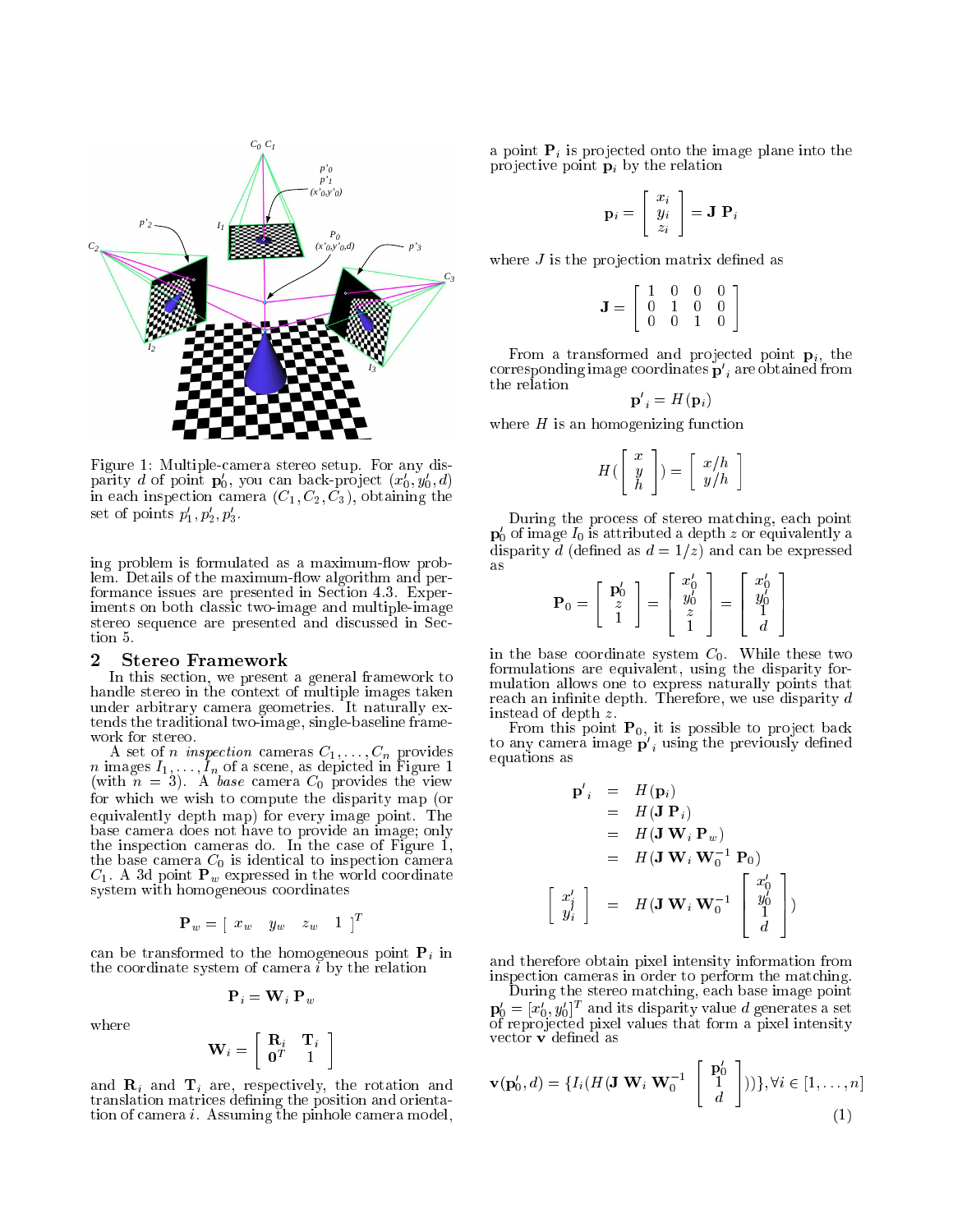

Figure 2: Epipolar Matching. Left, grid of all possible matches between line  $A$  and  $B$ . Right, equivalent formulation of the problem, where  $B$  does not appear directly.

This vector contains all the pixel intensity information from the inspection cameras for a particular match.

In order to perform the actual stereo matching, a matching cost function is required. In an interest  $\sim$ mum for a likely match and large for an unlikely one. Deriving a meaningful matching cost is a non trivial task. Since this is not the primary purpose of this paper, we will use the simple form described next.

If we assume that surfaces are Lambertian (i.e. their intensity is independent of viewing direction) then the pixel intensity values of  $\mathbf{v}(\mathbf{p}_0, a)$  should be identical when  $(\mathbf{p}_{0},a)$  is on the surface of an object and thus a valid match. Then, we can define the match match. Then, we can define the match  $\mathbf{M}$ cost  $cost(\mathbf{p}_0, a)$  as the variance of the pixel intensity vector  $\mathbf{v}(\mathbf{p}_0, u)$  as

$$
cost(\mathbf{p}'_0, d) = \frac{1}{n} \sum (\mathbf{v}(\mathbf{p}'_0, d) - \overline{\mathbf{v}}(\mathbf{p}'_0, d))^2
$$
 (2)

## 2.1 Epipolar geometry and Matching

It is a well known fact that for a given camera geometry, each image point is restricted to move along a single line called the epipolar line [4]. This reduces the matching process to a 1-D search along corresponding epipolar lines.

A very important additional constraint is the ordering constraint. It states that the order of points along corresponding epipolar lines is preserved. In fact, this corresponds to enforcing a smoothness constraint along epipolar lines (also noted in [4]).

In the traditional approach to stereo matching, a single epipolar line  $A$  is matched with its corresponding epipolar line  $B$  in the other image. The established matching between the two lines is a path in the grid of all possible matches  $(a, b)$ , as shown on the left of Figure 2. The allowed starting and ending positions of the path are shown as thick black lines. By assuming that the ordering constraint is satisfied along epipolar lines, it is possible to solve this path problem very efficiently via dynamic programming  $[1-\overline{4}]$ .

In order to be able to use multiple cameras, the matching grid between lines  $A$  and  $B$  can be transformed into the equivalent formulation on the right of Figure 2, where only line A appears directly. For that case, each potential match has the form  $(a, d)$ , where



Figure 3: Matching whole images. All epipolar lines l are stacked together so that the whole image A is matched with disparity range  $d$ . A point has depth  $d$ and position a along epipolar line l.

 $a$  is a position along line  $A$  and  $d$  is its associated disparity. The coordinates in image  $B$  corresponding to the match (a; d) are easy to compute from Eq. 1, and 1, and 1, and 1, are easy to compute from Eq. 1, and 1, and 1, and 1, and 1, and 1, and 1, and 1, and 1, and 1, and 1, and 1, and 1, and 1, and 1, and 1, and 1, and while the cost function is directly obtained from  $\mathcal{L}$ Given a match  $(a, d)$  or  $(a, b)$ , it is straightforward to map it to any number of cameras with known geometries and therefore use extra information from multiple cameras. However, the representation using  $(a, d)$  is favored over one using  $(a, b)$  because we do need two base camera  $(A \text{ and } B)$  as in [6] but only one  $(A)$ .

#### 3Recovering <sup>a</sup> full disparity map

A natural extension to matching a single pair of epipolar lines at a time would be to extend it to the whole image at once, as depicted in Figure 3, by matching all pairs of epipolar lines simultaneously. Every minimum-cost path dening the matching of a single epipolar line are now assembled into a single minimum-cost surface. This surface contains all the disparity information of the base image. The goal of this construction is to take advantage of one very important property of disparity fields, *local coherence*, suggesting that disparities tend to be locally very similar, in any and all directions. As discussed previously, this property is exploited along epipolar lines by enforcing the ordering constraint. However, local coherence occurs in all directions and thus across epipolar lines. By putting all the epipolar lines together and solving globally for a disparity surface, it becomes possible to take full advantage of local coherence and improve the resulting depth map.

 $N$  is that each potential match (a; l; d) in Figure 3. In Figure 3. In Figure 3. In Figure 3. In Figure 3. In Figure 3. In Figure 3. In Figure 3. In Figure 3. In Figure 3. In Figure 3. In Figure 3. In Figure 3. In Figure is four-connected since it is part of a 2-D matching  $\alpha$  $\mathcal{L}$ of local coherence, they have to be be six-connected to relate each individual epipolar line. Unfortunately, doing this makes dynamic programming unusable since there is no strict order for building the solution surface.

Many solutions for global disparity surface matching have been proposed [2, 5, 6]. Typically, these algorithm propose an iterative approach in which a solution is improved by using the previous matching obtained for neighboring epipolar lines. While this can sometimes work in practice, these solutions are not very efficient and not optimal.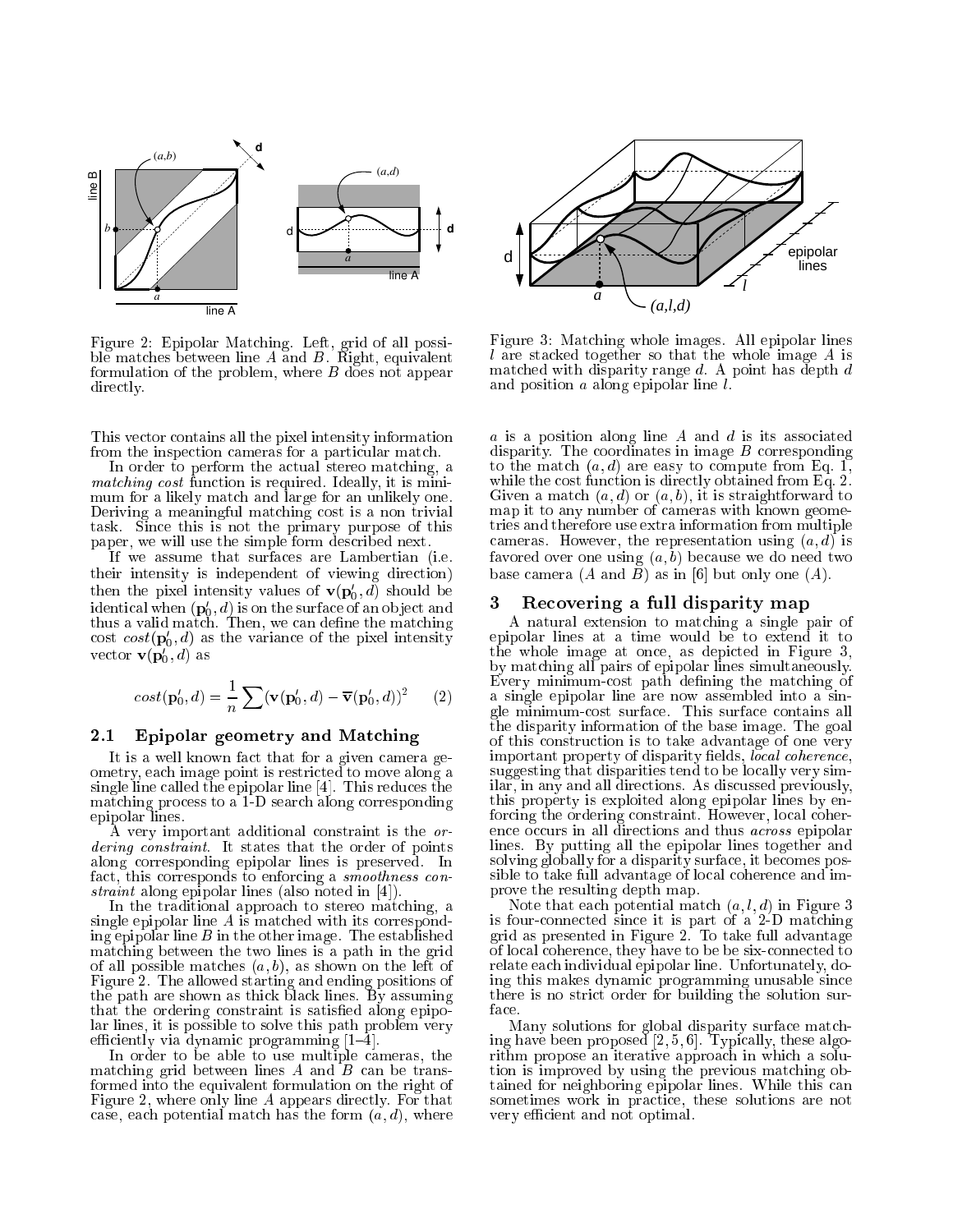

Figure 4: Image Matching as a Maximum Flow prob $len$ 

### $3.1$ Avoiding direct use of epipolar geometry

An important distinction has to be made between the stereo matching problems depicted in Figures 3 and a communication of the epipolar lines are simply are simply stacked up one after the other. While this might work for binocular stereo, it does not extend well to the case of multiple image stereo since the epipolar lines are specic to a single pair of cameras and arbitrary camera geometries will yield arbitrary set of epipolar lines.

To alleviate this problem, we discard the ordering constraint altogether, replacing it with the local coherence property mentioned in Section 3, which is similar but more general. In this new formulation, we can pick any set of lines in the image to be stacked together. The obvious choice is to take the set of horizontal lines since this is the natural image layout. This explains why we can refer to a point in Figure 4 by its image coordinates  $(x, y)$  instead of the epipolar line index  $\iota$ and position a in Figure 3.

The epipolar geometry is now only indirectly used in computing the matching cost for points with given disparity values (in Equation 1) but does not contribute as an explicit constraint to the matching process.

### 4 Stereo matching as <sup>a</sup> Maximum Flow problem

We propose to solve globally for the disparity surface by adding a source and a sink to the formulation of Figure  $3$ , and treat it as a flow problem in a graph, as depicted in Figure 4. Consider the graph  $\widetilde{G} = (V, E)$  forming a 3-D mesh as in Figure 4. The vertex set V is defined as

$$
V = V^* \cup \{s, t\}
$$

where s is the source,  $\iota$  is the sink, and  $V$  is the 3d mesh

$$
V^* = \{(x', y', d) : x' \in [0 \dots x'_{max}],
$$
  

$$
y' \in [0 \dots y'_{max}], d \in [0 \dots d_{max}]\}
$$

where  $(x_{max} + 1, y_{max} + 1)$  is the base image size and  $\cdots$  internally the depth resolution. Internally the mesh resolution  $\cdots$  is six-connected and the source s connects to the front plane while the back plane is connected to the sink  $t$ . We have

$$
E = \left\{ \begin{array}{rcl} (u, v) \in V^* \times V^* & : & \|u - v\| = 1 \\ (s \ , \ (x', y', 0)) & & x' \in [0 \dots x'_{max}] \\ (x', y', d_{max}) \ , \ t & ) & y' \in [0 \dots y'_{max}] \end{array} \right.
$$

Being six-connected instead of four-connected, each vertex of the new problem is not only connected to its neighbors along the epipolar line (in depth), but also across adjacent epipolar lines (see Figure 4). Since dynamic programming is not possible in this situation, we can instead compute the maximum-flow between the source and sink. The set of edges that are saturated by the maximum-flow represent a *minimum-cut* of the graph. This cut separates the source and sink and effectively represents the disparity surface sought.

We define the edge capacities in the graph in a strating way. The matching cost is used different way. The matching cost is used different way. The matching cost is used different way. The matching cost is used of  $\mathcal{L}$ rectly and a capacity. Since a match is matched match of the  $\cdots$ matching cost, the corresponding edge capacity will be low and that edge is likely to be saturated by the maximum-flow. Inversely, a high matching cost yields a high capacity edge which is unlikely to be saturated.

Since a vertex in the graph correspond to a potential match, we can use Equation 2 to derive its matching cost. The capacity of an edge is derived from the matching cost of the two vertices that it links. We arbitrarily define the edge capacity function  $c(u, v)$  between vertices  $u$  and  $v$  from Equation 2 as

$$
c(u,v) = \frac{\cos(u) + \cos(v)}{2} \tag{3}
$$

where  $cost(u)$  is used for simplicity instead of  $\cos(p_0, a)$  since u is a match and defined by its associated point  $p_0$  and disparity  $a$ . In fact, since an edge links to vertices that each represent a specic 3-D match, it corresponds itself to a line segment in each inspection image. The obvious improvement to the edge capacity function is to derive it directly from these lines segments. The average of two vertices matching cost is just a heuristic that works quite well in practice.

### 4.1 Expressing smoothness through edge capacity

disparity map, it is important to differentiate between two kind of edges. As depicted in Figure 5, an edge oriented along the disparity axis is called a *disparity* edge while all other edge orientation are called *occlu*sion edge. It will be shown later that the capacity of occlusion edges directly controls the level of smoothness. Edges adjacent to the source or sink are not classified and have infinite capacities. We have

$$
c(u,v) = \begin{cases} 0 & \text{if } (u,v) \notin E \\ \infty & \text{if } u = s \text{ or } v = t \\ c_{disp}(u,v) & \text{if } (u-v) = (0,0,\Delta_d) \\ c_{occ}(u,v) & \text{if } (u-v) = (\Delta_x, \Delta_y, 0) \end{cases}
$$

where  $c_{disp}(u, v)$  is the capacity of a disparity edge ( oriented along the d axis) while  $c_{occ}(u, v)$  is an occlusion edge (oriented along the x or y axis). In Figure 5,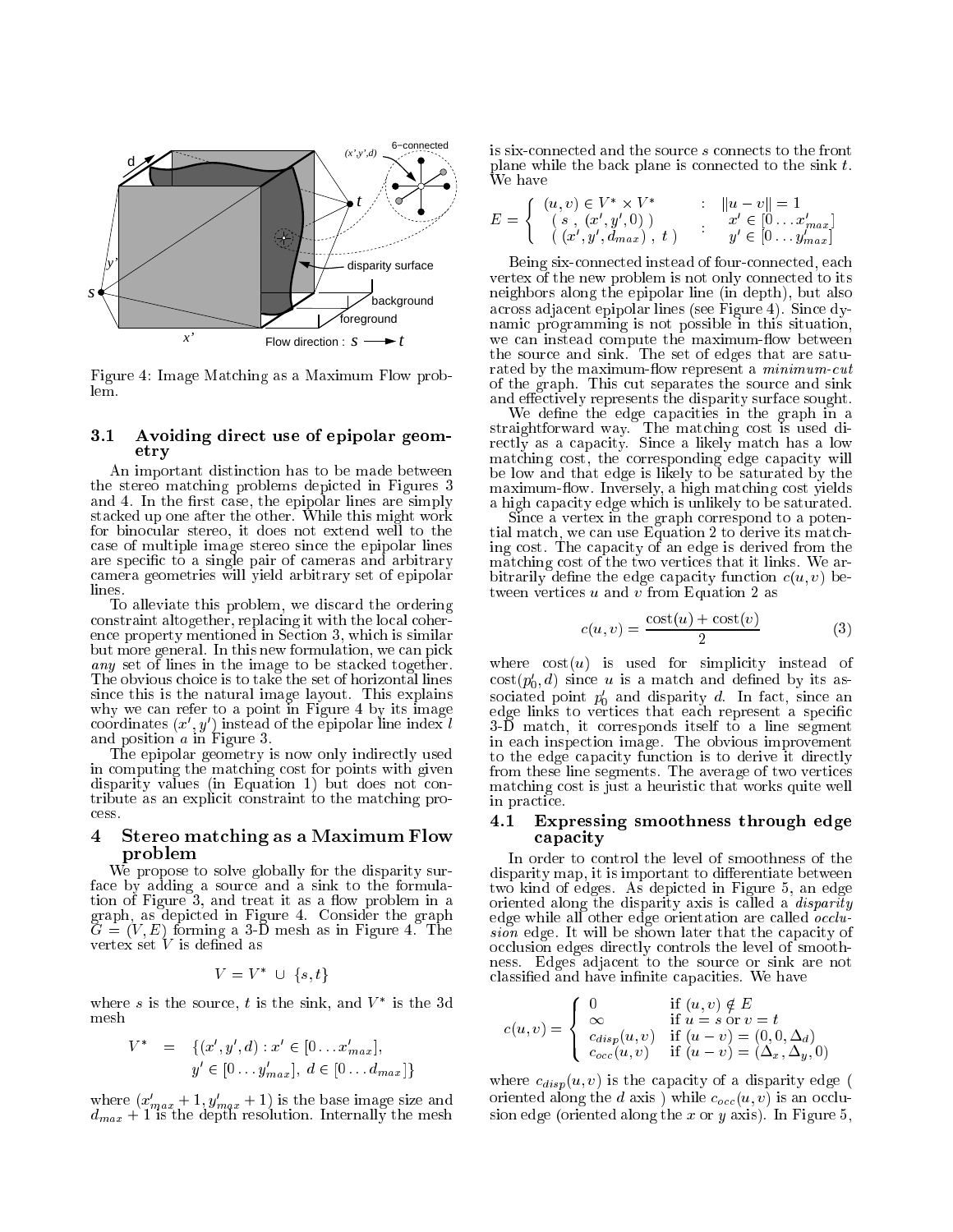

Figure 5: Expressing smoothness through edge capacity.



Figure 6: Example cuts for different smoothness values.  $k = 0$ , maximal discontinuity.  $k = 1$ , intermediate smoothness.  $k = \infty$ , infinite smoothness.

the data connecting the black vertices of  $\mathcal{C}$ occlusion edge while lighter edges disparity edges. We define these costs from Equation 3 as

$$
c_{disp}(u, v) = \frac{\cos(u) + \cos(v)}{2}
$$
  
\n
$$
c_{occ}(u, v) = k c_{disp}(u, v) \quad (0 \le k \le \infty)
$$

where  $k$  is a smoothness parameter. A higher occlusion cost (i.e. larger  $k$ ) increases the smoothness of recovered surfaces while, inversely, a lower occlusion cost facilitate depth discontinuities.

To illustrate the effect of the smoothness parameter  $k$ , we created an example 2-D problems with a simple cost function, as shown in Figure 6. For reference purposes, a minimum-cost path linking the left and right sides of the graph was computed using standard dynamic programming and is displayed as a chain of white dots. The maximum-flow was computed in this graph for smoothness values 0, 1, and  $\infty$  and the corresponding minimum-cut are displayed as sets of thick black edges. These extreme values of the smoothness parameter  $k$  have intuitive consequences. When  $k = \infty$ , the resulting disparity surface is flat (maximally smooth) and features a single disparity value for the whole image. Setting  $k = 0$ , each column of the graph is independently given a disparity, therefore achieving maximal discontinuity in the disparity surface. For  $k = 1$ , at the top of Figure 6, a balance is reached and the minimum-cut corresponds very well to the minimum-cost path computed by dynamic programming.

## 4.2 From a cut to a disparity surface

It is well known that once the maximum flow is found, a minimum-cut  $C$  separates the source and sink in such a way that the sum of edge capacities of C is minimized. This minimized is the optimal way of the optimal way of the optimal way of the optimal way of the optimal way of the optimal way of the optimal way of the optimal way of the optimal way of the optimal way of to separate the source and the sink for the particular cost function. Since the source is connected to the closest points while the sink is connected to the deepest  $\sim$ points, the cut effectively separates the view volume into a foreground and background and yields the depth map of the scene. The minimum cut is also guaranteed to provides a depth estimate for each image point, as demonstrated by Property 1.

## Property <sup>1</sup> (cut as <sup>a</sup> depth map)

communication and consider a cut consider with some consider  $\mathcal{A}$  = (V  $\mathcal{A}$  ). For all  $\mathcal{A}$  , we have existent at least at least at least at least at least at least at least at least at least at least at least at least at least at least at least at least at least at lea  $\sim$  one definition that the edge (x; y; y; y; y; y; and  $\sim$  1) is particle.

Proof. For any  $(x, y)$ , there is a path  $s \sim t$  in G of the form

$$
s \to (x, y, 0) \to (x, y, 1) \to \dots \to (x, y, d_{max}) \to t
$$

therefore containing the set of edges

$$
\left\{\n \begin{array}{l}\ns \to (x, y, 0) \\
(x, y, d) \to (x, y, d + 1) \\
(x, y, d_{max}) \to t\n\end{array}\n\right.\n\left.\n\left.\n\begin{array}{l}\n d \in [0, d_{max} - 1] \\
 d \in [0, d_{max}\n\end{array}\n\right\}
$$

Any cut of G must break this path and thus contain at least one edge of the form (x; y;  $\alpha$ ) (x; y; a)  $\alpha$  +  $\beta$ since the edges s  $\{x_i, y_j\}$  of  $\{x_i, y_j\}$  and  $\{x_i, y_j\}$  . The edge  $\{x_i, y_j\}$ innite capacities. <sup>2</sup>

According to property 1, a depth map can be constructed from the minimum-cut  $C$  of graph  $G$  as follow. For each point  $(x, y)$ , the disparity is the largest  $\alpha$  such that the edge (x; y;  $\alpha$ )  $\alpha$ ; d)  $\alpha$  + 1) belongs to C. This results in the desired global disparity surface.

## 4.3 Solving the Maximum Flow problem

There is an abundant literature on algorithms to solve the maximum-flow problem  $[9, 10]$ . For this paper, we implemented a well known algorithm, pre
ow-push lift-to-front (see [9]). Currently, the best maximumow algorithm is presented in [10] and is particularly well suited for sparse graphs like the ones built for stereo matching.

The number of vertices  $v$  in the graph is equal to the number of image pixels multiplied by the depth resoapproximately  $\sqrt{n} \times \sqrt{n}$ , and a depth resolution of d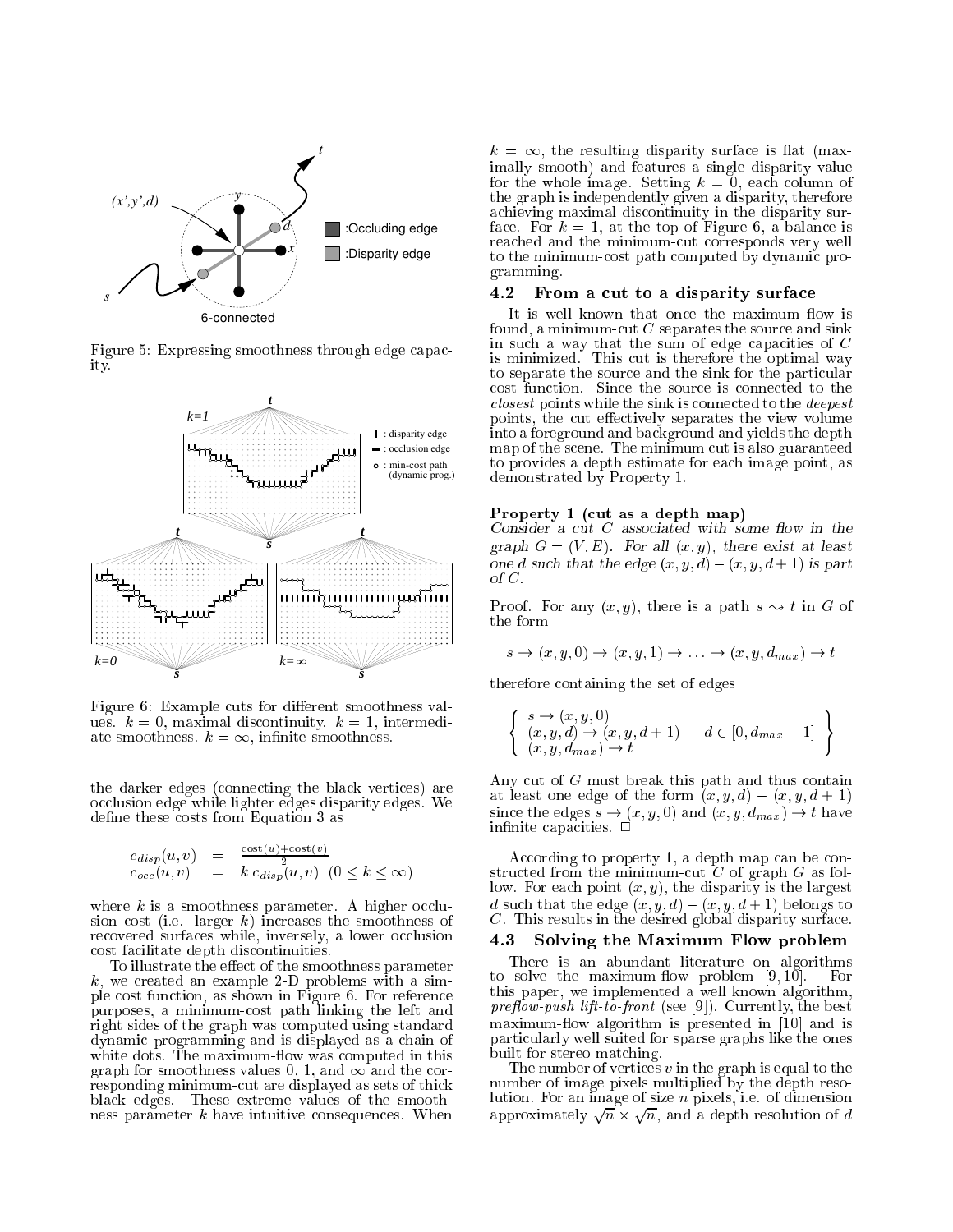

Figure 7: A) Performance as a function of image size  $n$  in pixels, for fixed depth resolution. B) Performance as a function of depth resolution  $d$  for a fixed size  $n$ . Three dotted lines show performance levels of  $O(\sqrt{n}),$  $O(n)$ , and  $O(n<sup>2</sup>)$ .

steps, we have  $v = nd$ . Since the graph is a threedimensional mesh where each vertex is six-connected, the number of edge e is  $e = O(V) = nd$ .

This implies that the preflow-push algorithm used, with a running time

$$
O(ve \log(v^2/e))
$$

yields a running time of

$$
O(n^2d^2\log(nd))
$$

The new best bound [10] runs in

$$
O(e^{\frac{3}{2}}\log(v^2/e)\log(U))
$$

where  $U$  is the largest edge capacity, yields a running time of  $1.5 + 1.5 +$  $\sim$   $\sim$   $\sim$   $\sim$ 

$$
O(n^{1.5}d^{1.5}\log(nd)\log(U))
$$

The dynamic programming approach on separate epipolar lines [3] requires a total running time of -(nd), which might seem much better than the maximum-flow algorithm. However, the topology of the graph, the position of the source and sink, and the structure of edge capacities all tend to make the problem easier to solve, making the average running time much better than the worst case analysis. Figure 7 shows the typical performance as a function of total image size  $n$  (in pixels) and depth resolution d. The average running time is  $O(n-a)$ , which is almost linear with respect to image size n (in pixels) and compares favorably with the dynamic programming approach. The typical running time for 256-256 images is anywhere between 1 to 30 minutes, on a 160Mhz pentium machine, depending on the depth resolution used. While this is considerably slower than [3], the algorithm was not optimized for speed. Performance improvement are expected in the future.

#### Experiments and results 5  $\overline{\phantom{0}}$

In this sections, results of binocular and N-camera stereoscopic matching from maximum-flow are presented and compared with two other algorithms.



Figure 8: Disparity maps for the Shrub a two precision level (32 and 128 disparity steps). On top, the own and music the matrix of the Maximum-View of the property of the substitution of the substitution of the substitution of the substitution of the substitution of the substitution of the substitution of the substitution o original image shrub-15 and results for standard stereo.

First, the algorithm referred to as standard stereo uses line-by-line dynamic programming on N-camera with variable depth resolutions. It diesel the solutions of the solutions of the solutions of the solutions of maximumow algorithm only in the way it solve the disparity surface. They are otherwise identical and their results use the same disparity scale and are not equalized.

Second, the algorithm referred to as MLMH+V is the efficient dynamic programming implementation from [3] (for the binocular version) and from [6] (for the N-camera version). It performs an iterative optimization of its disparity solution to enforce smoothness across disparity lines. It should be noted that the results from this algorithm use a different disparity scale (gray levels) than maximum-flow or standard stereo and are equalized to improve their contrast.

## Shrub

Figure 8 shows one image of a pair of the Shrub image sequence (courtesy of T. Kanade and T. Nakahara of CMU), along with some matching results. These results show how maximum-flow tends to extract sharp and precise depth discontinuities, while standard stereo and MLMH+V produce many artifacts along vertical depth discontinuities. Two level of depth resolutions are shown (32 and 128 steps) with different level of smoothness. It is notable that even at high smoothness. It is not at high smoothness. It is not at high smooth oos as a soon, maximum-maximaal as a sport produce spurious spurious horizontal links across the gap between the two larger shrubs. The results of multiple-camera analysis is shown in Figure 9. All the images of this sequence share a common horizontal baseline. Even if the algorithms use different number of images  $(4 \text{ and } 7)$ , the total spanned camera displacement is the same and therefore provide about the same depth discrimination. Some image normalization is performed for  $M$  prior to matching. None was used for the matching. None was used for the theorem was used for the theorem was used for the theorem was used for the theorem was used for the theorem was used for the theorem was used fo other two algorithms.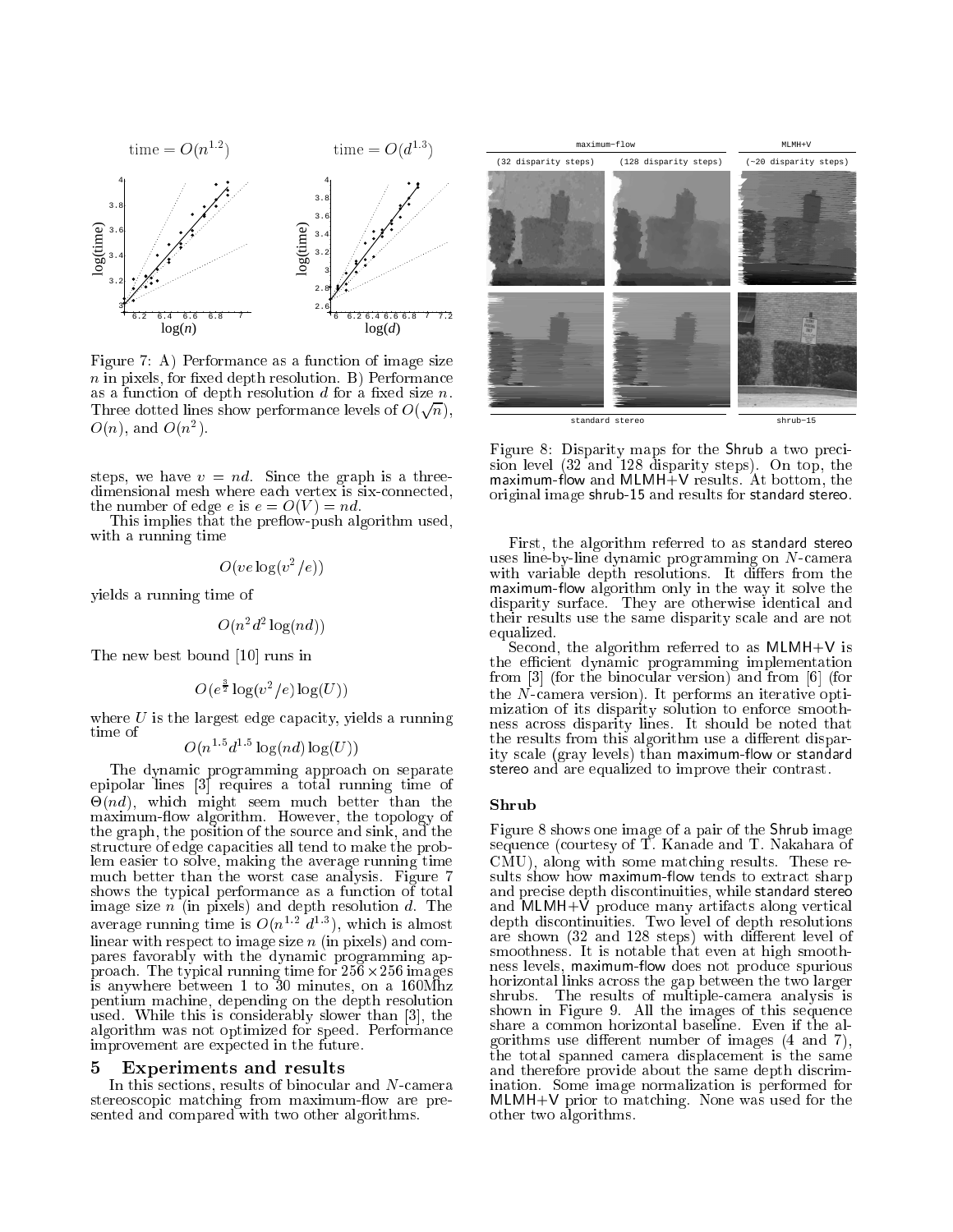

Figure 9: Disparity maps for the 4 and 7 images Shrub sequence. Both sequences span the same total horizontal displacement and should yield similar results. White points on the right denote detected occlusions.



Figure 10: Disparity maps for the Pentagon stereo pair.

## Pentagon

The left image of the stereo pair Pentagon is shown in Figure 10, along with the matching results. This stereo pair presents some challenge since the true camera motion is not exactly horizontal and contain some rotation, creating image motions that violates the epipolar constraint. Fortunately, algorithms like MLMH+V resist better to these misalignment since they allow negative disparities as well as positive. This explains how the highway structures at the top left are well recovered for MLMH+V while the other algorithms produced some noticeable spurious mismatch. A predicted, maximum-flow does produce a more symmetric result, with less spurious horizontal streaks.

The image sequence Park meter shown in Figure 11 was analyzed for different number of images. Here a number of vertical objects put in evidence the difficul-



mum−flow standard ster

Figure 11: Disparity maps for the Park meter sequence. Results are shown for 2 and 4 image sequence. The  $\mathcal{M}$  is shown for 2 images. The 2 images is shown for 2 images.



Figure 12: Disparity maps for the Roof sequence. Results are shown for 7 and 13 images, respectively. White points on the right denote detected occlusions.

ties that standard stereo and MLMH+V have to relate horizontal epipolar lines solutions together. No horizontal streaks are present in maximum-flow. Using 4 images (horizontally displaced along a single baseline), the results at the bottom of Figure 11 improve sensibly from those at the top. No results were available for MLMH+V.

The image sequence "Roof" (courtesy of T. Kanade and E. Kawamura of CMU) is shown on the left of Fig- $\mathbf{12}$ . It contains 13 images for  $\mathbf{12}$ own and MLMH+V are presented at the right. The right  $\alpha$ disparity map obtained by maximum-flow is very detailed. In particular, the structure of the roof is well reconstructed. Note that only 7 horizontally separated images were used by maximum-flow because the exact amount of vertical displacement of the remaining 6 images was not available.

The sequence Castle from CMU is shown on the left of Figure 13 and contains 11 images with various combinations of horizontal, vertical and forward camera